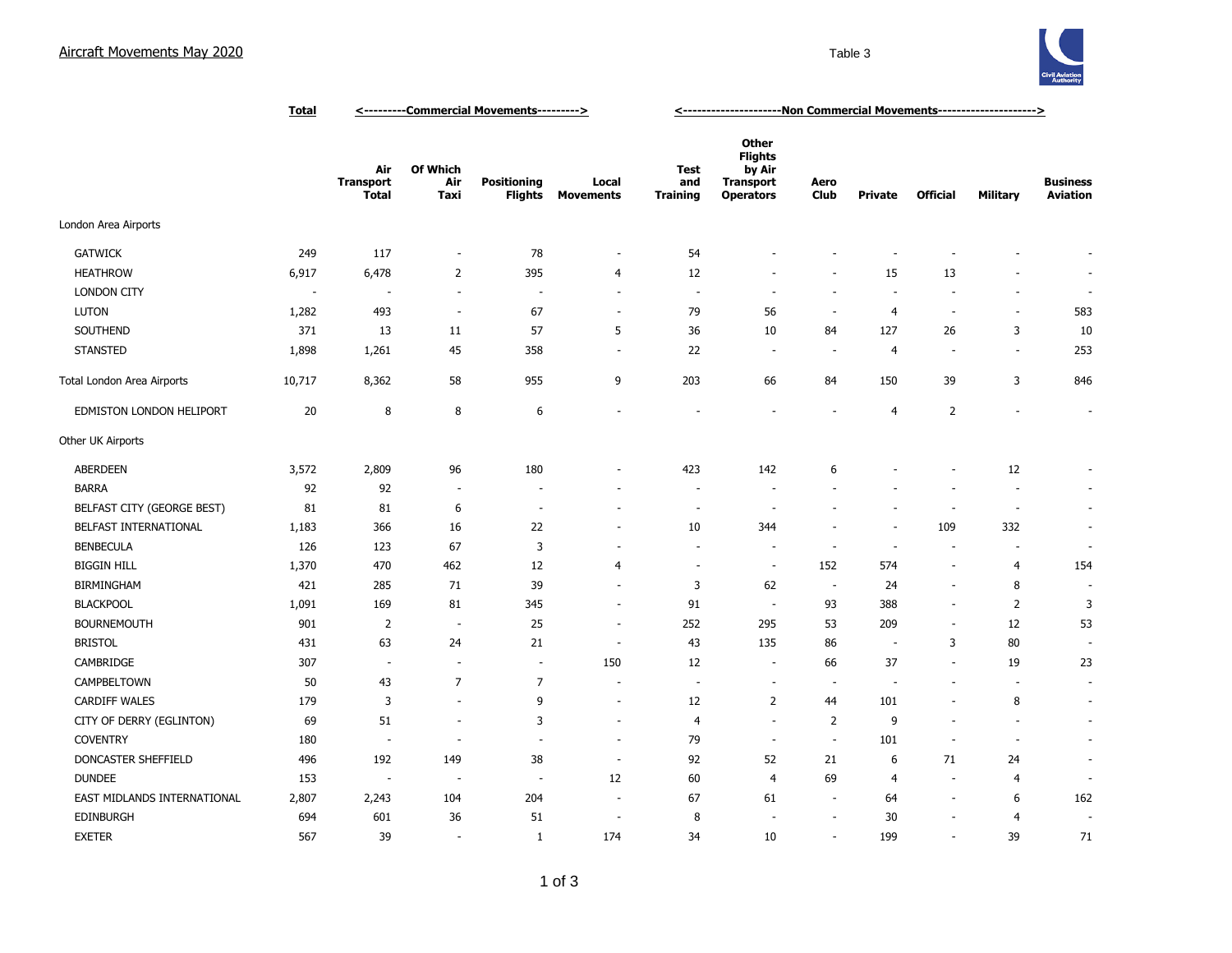## Aircraft Movements May 2020 **Table 3** Table 3



**Total <---------Commercial Movements---------> <---------------------Non Commercial Movements--------------------->**

|                                          |        | Air<br><b>Transport</b><br><b>Total</b> | Of Which<br>Air<br>Taxi  | <b>Positioning</b><br>Flights | Local<br><b>Movements</b> | Test<br>and<br><b>Training</b> | Other<br><b>Flights</b><br>by Air<br><b>Transport</b><br><b>Operators</b> | Aero<br><b>Club</b>      | <b>Private</b>           | <b>Official</b>          | <b>Military</b>          | <b>Business</b><br><b>Aviation</b> |
|------------------------------------------|--------|-----------------------------------------|--------------------------|-------------------------------|---------------------------|--------------------------------|---------------------------------------------------------------------------|--------------------------|--------------------------|--------------------------|--------------------------|------------------------------------|
| Other UK Airports                        |        |                                         |                          |                               |                           |                                |                                                                           |                          |                          |                          |                          |                                    |
| <b>GLASGOW</b>                           | 769    | 284                                     | 26                       | 36                            | $\mathbf{1}$              | 144                            | 257                                                                       | 13                       | $\sim$                   | $\overline{a}$           | 24                       | 10                                 |
| <b>GLOUCESTERSHIRE</b>                   | 1,300  | $\overline{a}$                          | $\overline{\phantom{a}}$ | $\overline{2}$                | 20                        | 332                            | 9                                                                         | 352                      | 530                      | $\overline{\phantom{a}}$ | $\overline{\phantom{a}}$ | 55                                 |
| <b>HAWARDEN</b>                          | 385    | $\overline{\phantom{a}}$                | $\overline{\phantom{a}}$ | $\overline{\phantom{a}}$      | 115                       | $\overline{\phantom{a}}$       | 49                                                                        | 6                        | 80                       | $\overline{\phantom{a}}$ | 120                      | 15                                 |
| <b>HUMBERSIDE</b>                        | 392    | 128                                     | 1                        | 38                            | $\overline{\phantom{a}}$  | 80                             | 48                                                                        | $\sim$                   | 59                       | $\blacksquare$           | 32                       | $\overline{7}$                     |
| <b>INVERNESS</b>                         | 434    | 206                                     | 184                      | 91                            | 9                         | 113                            | $\overline{2}$                                                            | $\sim$                   | 10                       | $\overline{\phantom{a}}$ | $\overline{\phantom{a}}$ | 3                                  |
| <b>ISLAY</b>                             | 70     | 59                                      | 9                        | 11                            | $\overline{\phantom{a}}$  | ÷,                             | ÷,                                                                        | $\overline{\phantom{a}}$ | $\overline{\phantom{a}}$ | ÷,                       |                          | $\sim$                             |
| ISLES OF SCILLY (ST.MARYS)               | 147    | 128                                     | $\overline{2}$           | $\overline{\phantom{a}}$      | $\overline{\phantom{a}}$  | $\overline{\phantom{a}}$       | $\overline{\phantom{a}}$                                                  | ÷.                       | 13                       | 6                        |                          | $\sim$                             |
| <b>KIRKWALL</b>                          | 431    | 323                                     | 121                      | 33                            | $\overline{\phantom{a}}$  | 31                             | 42                                                                        | $\sim$                   | $\overline{2}$           | $\overline{\phantom{a}}$ |                          | $\sim$                             |
| LANDS END (ST JUST)                      | 281    | 137                                     | 9                        | $\sim$                        | $\overline{2}$            | 138                            | ÷.                                                                        | $\sim$                   | $\overline{4}$           | $\sim$                   |                          | $\sim$                             |
| <b>LEEDS BRADFORD</b>                    | 82     | 5                                       | 5                        | 8                             | $\sim$                    | 18                             | 6                                                                         | $\sim$                   | 41                       | $\sim$                   | $\overline{4}$           | $\overline{\phantom{a}}$           |
| LERWICK (TINGWALL)                       | 25     | 10                                      | $\boldsymbol{6}$         | 13                            | $\overline{\phantom{a}}$  | $\overline{\phantom{a}}$       | $\sim$                                                                    | $\overline{\phantom{a}}$ | $\overline{2}$           | $\sim$                   | $\overline{\phantom{a}}$ | $\overline{\phantom{a}}$           |
| LIVERPOOL (JOHN LENNON)                  | 736    | 137                                     | 31                       | 19                            | $\sim$                    | 29                             | $\overline{\phantom{a}}$                                                  | 308                      | 177                      | $\sim$                   | 45                       | 21                                 |
| <b>LYDD</b>                              | 221    | $\overline{\phantom{a}}$                | ÷,                       | $\overline{\phantom{a}}$      | ٠                         | ÷,                             | $\overline{\phantom{a}}$                                                  | 56                       | 53                       | 112                      | $\overline{\phantom{a}}$ |                                    |
| <b>MANCHESTER</b>                        | 725    | 403                                     | ÷,                       | 110                           | $\overline{\phantom{a}}$  | 52                             | 5                                                                         |                          | $\overline{\phantom{a}}$ | $\overline{\phantom{a}}$ | 22                       | 133                                |
| <b>NEWCASTLE</b>                         | 79     | 3                                       | $\mathbf{1}$             | 1                             | $\sim$                    | $\overline{2}$                 | ä,                                                                        |                          | 41                       | 18                       | 14                       | $\sim$                             |
| <b>NEWQUAY</b>                           | 1,889  | 258                                     | 258                      | 8                             | $\sim$                    | 1,196                          | 9                                                                         | $\sim$                   | 119                      | $\overline{2}$           | 256                      | 41                                 |
| <b>NORWICH</b>                           | 1,273  | 650                                     | $\sim$                   | 323                           | 62                        | 54                             | 15                                                                        | 12                       | 155                      | ÷.                       | $\overline{2}$           |                                    |
| OXFORD (KIDLINGTON)                      | 1,337  | 12                                      | 12                       | 116                           | 23                        | 657                            | $\overline{\phantom{a}}$                                                  | $\sim$                   | 468                      | $\overline{\phantom{a}}$ | $\overline{\phantom{a}}$ | 61                                 |
| <b>PRESTWICK</b>                         | 479    | 60                                      | $\overline{\phantom{a}}$ | 28                            | $\overline{\phantom{a}}$  | 36                             | $\overline{\phantom{a}}$                                                  | 53                       | 100                      | $\overline{\phantom{a}}$ | 202                      | $\overline{\phantom{a}}$           |
| <b>SCATSTA</b>                           | 217    | 213                                     | $\overline{\phantom{a}}$ | 4                             | $\overline{\phantom{a}}$  | $\overline{a}$                 | $\overline{\phantom{a}}$                                                  | $\overline{\phantom{a}}$ | $\overline{a}$           | ÷,                       | $\overline{\phantom{a}}$ | $\overline{\phantom{a}}$           |
| SHOREHAM                                 | 1,120  | $\overline{\phantom{a}}$                | ÷,                       | 16                            | 75                        | 373                            | 34                                                                        | 90                       | 515                      | $\overline{\phantom{a}}$ | 10                       | $\overline{7}$                     |
| SOUTHAMPTON                              | 182    | 75                                      | $\mathbf{1}$             | 35                            | $\overline{\phantom{a}}$  | 10                             | 30                                                                        |                          |                          | ÷,                       | $\overline{2}$           | 30                                 |
| <b>STORNOWAY</b>                         | 256    | 206                                     | 146                      | $\overline{\phantom{a}}$      | 12                        | 38                             | $\sim$                                                                    |                          | ٠                        | ۰                        | $\overline{\phantom{a}}$ | $\sim$                             |
| <b>SUMBURGH</b>                          | 292    | 185                                     | 78                       | 13                            | 4                         | 54                             | 34                                                                        |                          | $\overline{\phantom{a}}$ | $\overline{\phantom{a}}$ | $\overline{2}$           | $\sim$                             |
| TEESSIDE INTERNATIONAL<br><b>AIRPORT</b> | 532    | $\overline{2}$                          | $\overline{2}$           | $\sim$                        | $\overline{\phantom{a}}$  | 20                             | 312                                                                       | 130                      | 34                       | $\overline{\phantom{a}}$ | 34                       | $\sim$                             |
| <b>TIREE</b>                             | 52     | 51                                      | $\overline{4}$           | $\overline{\phantom{a}}$      | $\mathbf{1}$              | $\overline{\phantom{a}}$       | $\overline{\phantom{a}}$                                                  |                          | $\overline{\phantom{a}}$ | $\overline{\phantom{a}}$ | $\overline{\phantom{a}}$ | $\overline{\phantom{a}}$           |
| WICK JOHN O GROATS                       | 329    | 33                                      | 32                       | 54                            | $\overline{\phantom{a}}$  | 178                            | 42                                                                        | $\sim$                   | 8                        | $\overline{\phantom{a}}$ | 14                       | $\sim$                             |
| Total Other UK Airports                  | 28,805 | 11,200                                  | 2,047                    | 1,919                         | 664                       | 4,745                          | 2,001                                                                     | 1,612                    | 4,157                    | 321                      | 1,337                    | 849                                |
| Total All Reporting UK Airports          | 39,542 | 19,570                                  | 2,113                    | 2,880                         | 673                       | 4,948                          | 2,067                                                                     | 1,696                    | 4,311                    | 362                      | 1,340                    | 1,695                              |